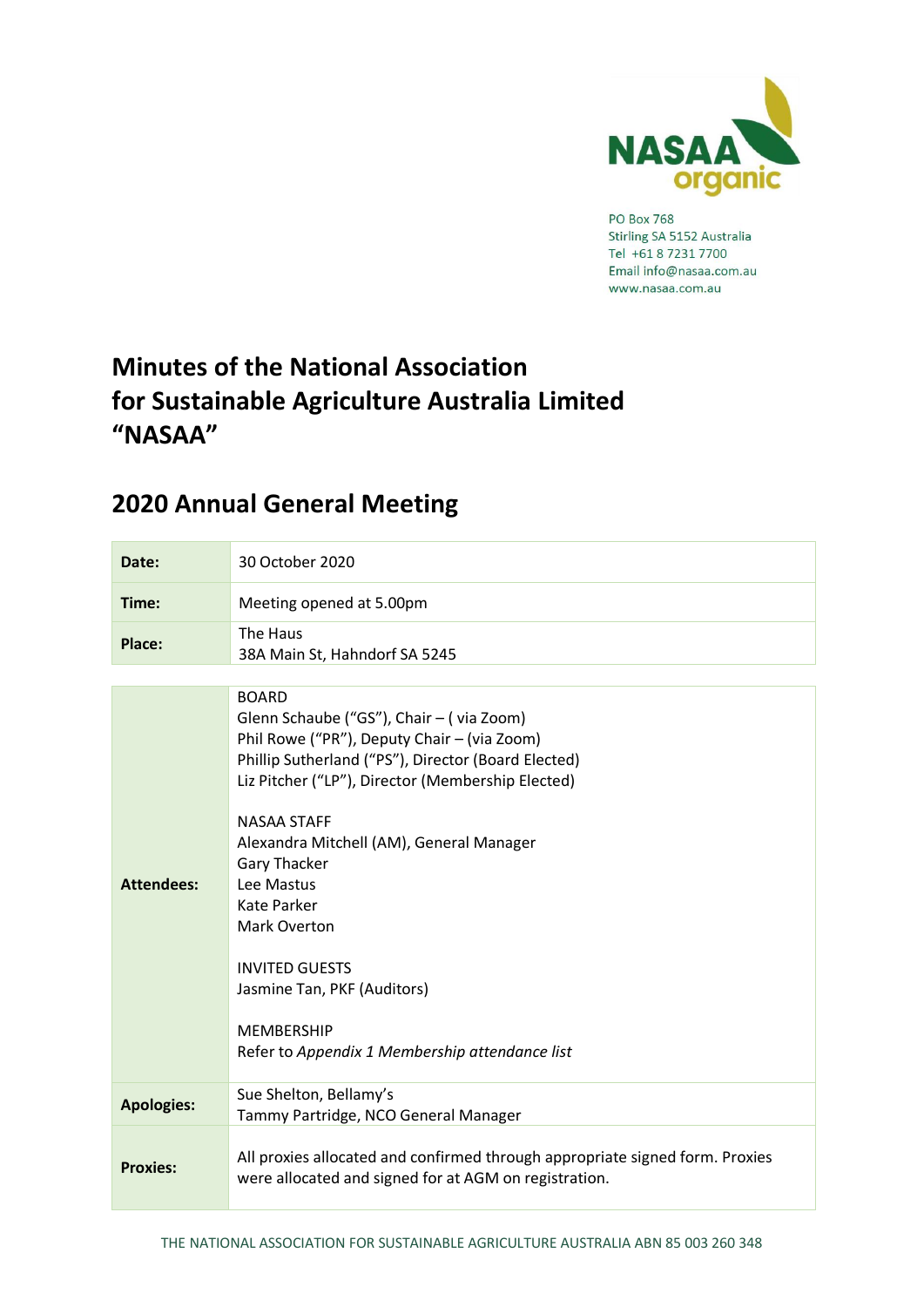| Liz Pitcher<br><b>Rick Dunn</b><br><b>Chris Alenson</b><br>Glenn Schaube<br>Jan Denham<br>Marg Will<br>Jan Denham<br>Lawrence Chang<br>Jan Denham<br>Robert Ridgwell |
|----------------------------------------------------------------------------------------------------------------------------------------------------------------------|
|                                                                                                                                                                      |
|                                                                                                                                                                      |
|                                                                                                                                                                      |
|                                                                                                                                                                      |
|                                                                                                                                                                      |
| <b>Fred Davies</b><br>Jan Denham                                                                                                                                     |
| Judith Goode<br>Mark Anderson                                                                                                                                        |
| Dean Metcalf<br>Mark Anderson                                                                                                                                        |
| Peter Wadewitz<br><b>Tim Marshall</b>                                                                                                                                |
| Sarah Wheeler<br><b>Tim Marshall</b>                                                                                                                                 |
| André Leu<br><b>Tim Marshall</b>                                                                                                                                     |
| John Jashar<br><b>Tim Marshall</b>                                                                                                                                   |

A Quorum of Members (minimum of seven) was declared and the meeting was officially opened by the Chair at 5:00pm.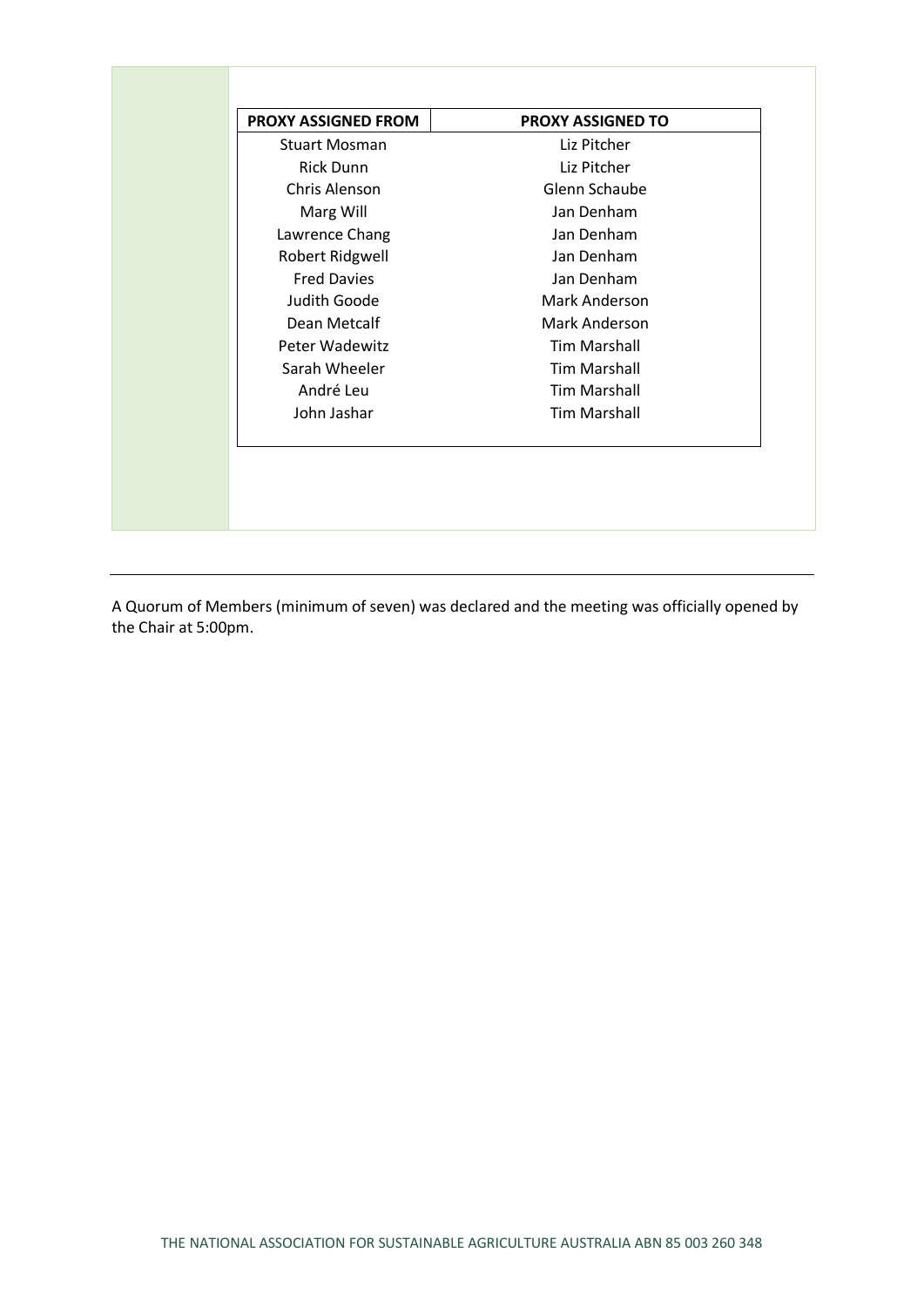| <b>Item</b>                                                                                                                                                                                                                                                                                           | <b>Description</b>                                                                                                                                                                                                                                                                                                                                                                                                                                                                                                                                                                                          |                                                                                                                                                                                                               |           |                                                                                                                   |  |
|-------------------------------------------------------------------------------------------------------------------------------------------------------------------------------------------------------------------------------------------------------------------------------------------------------|-------------------------------------------------------------------------------------------------------------------------------------------------------------------------------------------------------------------------------------------------------------------------------------------------------------------------------------------------------------------------------------------------------------------------------------------------------------------------------------------------------------------------------------------------------------------------------------------------------------|---------------------------------------------------------------------------------------------------------------------------------------------------------------------------------------------------------------|-----------|-------------------------------------------------------------------------------------------------------------------|--|
| 1                                                                                                                                                                                                                                                                                                     | <b>Welcome and apologies</b>                                                                                                                                                                                                                                                                                                                                                                                                                                                                                                                                                                                |                                                                                                                                                                                                               |           |                                                                                                                   |  |
|                                                                                                                                                                                                                                                                                                       | Chair, Glenn Schaube welcomed all to the 34th AGM of NASAA.                                                                                                                                                                                                                                                                                                                                                                                                                                                                                                                                                 |                                                                                                                                                                                                               |           |                                                                                                                   |  |
| 2                                                                                                                                                                                                                                                                                                     | Announcement of Proxies and Declaration of Quorum                                                                                                                                                                                                                                                                                                                                                                                                                                                                                                                                                           |                                                                                                                                                                                                               |           |                                                                                                                   |  |
|                                                                                                                                                                                                                                                                                                       | 5:00pm.                                                                                                                                                                                                                                                                                                                                                                                                                                                                                                                                                                                                     |                                                                                                                                                                                                               |           | A Quorum of Members (minimum of seven) was declared and the Chair officially opened the meeting at                |  |
| 3                                                                                                                                                                                                                                                                                                     |                                                                                                                                                                                                                                                                                                                                                                                                                                                                                                                                                                                                             | Acceptance of minutes of previous annual general meeting                                                                                                                                                      |           |                                                                                                                   |  |
|                                                                                                                                                                                                                                                                                                       | 2019 be accepted.                                                                                                                                                                                                                                                                                                                                                                                                                                                                                                                                                                                           |                                                                                                                                                                                                               |           | Proposed resolution: That the minutes of the NASAA Annual General Meeting held on the 25 <sup>th</sup> of October |  |
|                                                                                                                                                                                                                                                                                                       | Moved:                                                                                                                                                                                                                                                                                                                                                                                                                                                                                                                                                                                                      | GS                                                                                                                                                                                                            | Seconded: | JD                                                                                                                |  |
|                                                                                                                                                                                                                                                                                                       |                                                                                                                                                                                                                                                                                                                                                                                                                                                                                                                                                                                                             |                                                                                                                                                                                                               |           | <b>Carried</b>                                                                                                    |  |
| 4                                                                                                                                                                                                                                                                                                     | <b>Chair's/General Manager's Reports</b>                                                                                                                                                                                                                                                                                                                                                                                                                                                                                                                                                                    |                                                                                                                                                                                                               |           |                                                                                                                   |  |
|                                                                                                                                                                                                                                                                                                       |                                                                                                                                                                                                                                                                                                                                                                                                                                                                                                                                                                                                             |                                                                                                                                                                                                               |           |                                                                                                                   |  |
|                                                                                                                                                                                                                                                                                                       |                                                                                                                                                                                                                                                                                                                                                                                                                                                                                                                                                                                                             | The Chair, Glenn Schaube, gave his report:                                                                                                                                                                    |           |                                                                                                                   |  |
|                                                                                                                                                                                                                                                                                                       |                                                                                                                                                                                                                                                                                                                                                                                                                                                                                                                                                                                                             | Refer to Annual Report for full account including presentation graphics                                                                                                                                       |           |                                                                                                                   |  |
|                                                                                                                                                                                                                                                                                                       |                                                                                                                                                                                                                                                                                                                                                                                                                                                                                                                                                                                                             | The General Manager, Alex Mitchell, gave her report:                                                                                                                                                          |           |                                                                                                                   |  |
|                                                                                                                                                                                                                                                                                                       |                                                                                                                                                                                                                                                                                                                                                                                                                                                                                                                                                                                                             | Refer to Annual Report for full account of presentation                                                                                                                                                       |           |                                                                                                                   |  |
|                                                                                                                                                                                                                                                                                                       |                                                                                                                                                                                                                                                                                                                                                                                                                                                                                                                                                                                                             |                                                                                                                                                                                                               |           |                                                                                                                   |  |
|                                                                                                                                                                                                                                                                                                       |                                                                                                                                                                                                                                                                                                                                                                                                                                                                                                                                                                                                             |                                                                                                                                                                                                               |           |                                                                                                                   |  |
|                                                                                                                                                                                                                                                                                                       | Moved:                                                                                                                                                                                                                                                                                                                                                                                                                                                                                                                                                                                                      | LP                                                                                                                                                                                                            | Seconded: | MA                                                                                                                |  |
|                                                                                                                                                                                                                                                                                                       |                                                                                                                                                                                                                                                                                                                                                                                                                                                                                                                                                                                                             |                                                                                                                                                                                                               |           | <b>Carried</b>                                                                                                    |  |
| 4.1                                                                                                                                                                                                                                                                                                   | <b>Questions to directors</b>                                                                                                                                                                                                                                                                                                                                                                                                                                                                                                                                                                               |                                                                                                                                                                                                               |           |                                                                                                                   |  |
|                                                                                                                                                                                                                                                                                                       | Development Plan                                                                                                                                                                                                                                                                                                                                                                                                                                                                                                                                                                                            |                                                                                                                                                                                                               |           |                                                                                                                   |  |
| GB questioned if NASAA had a Development Plan in place to help people move over to organic. GS<br>agreed that educating individuals on the process of conventional operations vs organic operations would<br>be beneficial. He stated that the Gateways to Organic Plan was in place for that reason. |                                                                                                                                                                                                                                                                                                                                                                                                                                                                                                                                                                                                             |                                                                                                                                                                                                               |           |                                                                                                                   |  |
|                                                                                                                                                                                                                                                                                                       |                                                                                                                                                                                                                                                                                                                                                                                                                                                                                                                                                                                                             | AM advised she would follow up on this, advising the organisation needed a better understanding of<br>what each State needs and how they operate. Statistics of the findings could then be presented.         |           |                                                                                                                   |  |
|                                                                                                                                                                                                                                                                                                       | Director Fees                                                                                                                                                                                                                                                                                                                                                                                                                                                                                                                                                                                               |                                                                                                                                                                                                               |           |                                                                                                                   |  |
|                                                                                                                                                                                                                                                                                                       | CM questioned if Directors are paid and if so, how much? GS confirmed NASAA pays \$30,000 annually in<br>total for all Directors. GS advised Directors are required to attend 6 meetings per year. GS advised that<br>Directors were required to commit their time far in excess of the fees, and that because he has kept<br>timesheets in his consultancy he could confirm that in the Chair's role, his time committed was three<br>times that suggested in the constitution and the value of the Directors individual remuneration. JD<br>clarified that Board fees are set by the membership at AGM's. |                                                                                                                                                                                                               |           |                                                                                                                   |  |
|                                                                                                                                                                                                                                                                                                       | the Directors fees.                                                                                                                                                                                                                                                                                                                                                                                                                                                                                                                                                                                         | SG asked if Directors fees include superannuation. GS and AM confirmed superannuation is not part of<br>Directors remuneration package and restated that the time commitment is far in excess of the value of |           |                                                                                                                   |  |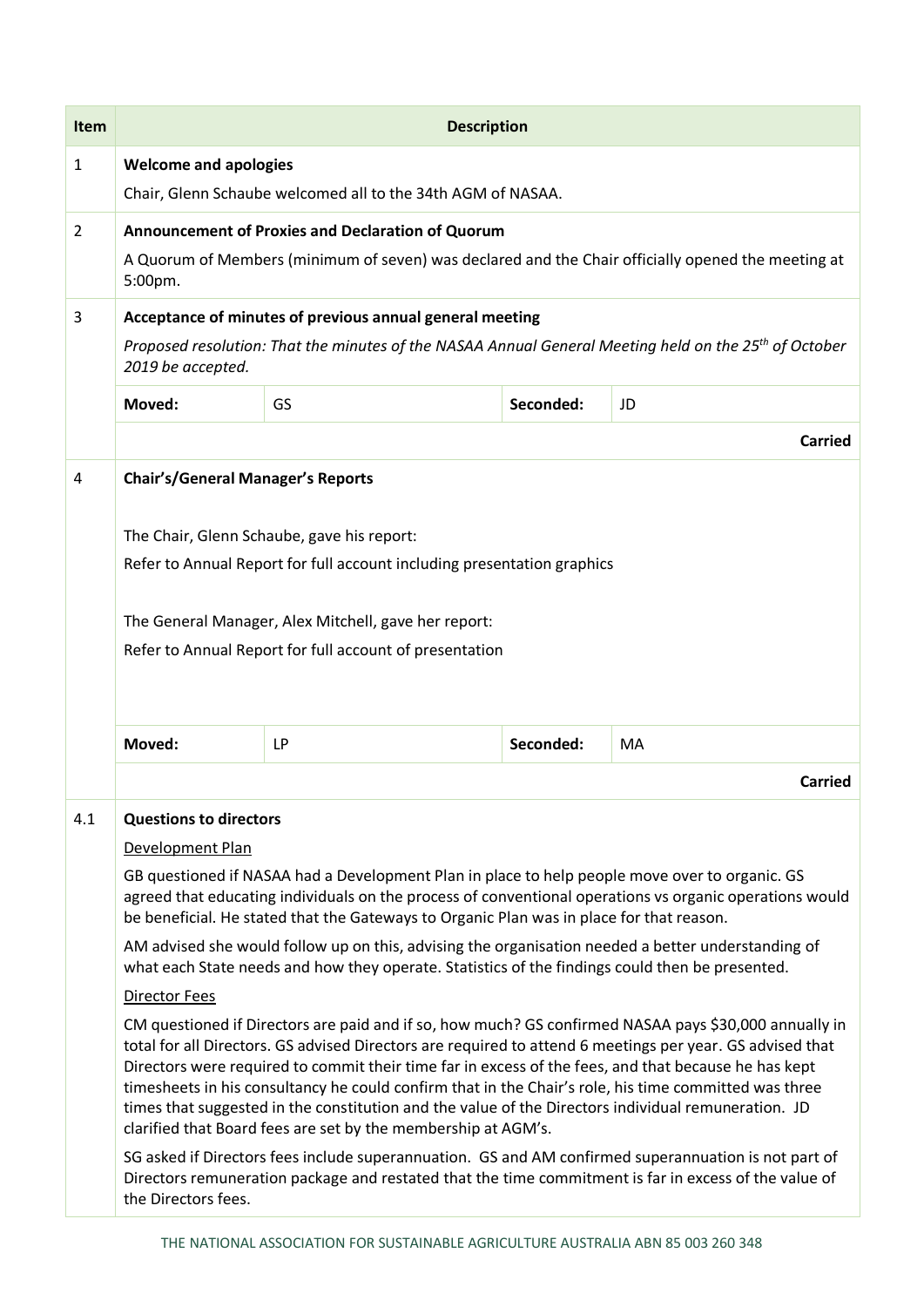| <b>Financial Statements and Auditors Report:</b>                                                                                                                                                                                                               |                                                                                                     |                                                                                                                                                                                                                                                                                                      |                                                                                                                                                                                                          |  |  |  |  |
|----------------------------------------------------------------------------------------------------------------------------------------------------------------------------------------------------------------------------------------------------------------|-----------------------------------------------------------------------------------------------------|------------------------------------------------------------------------------------------------------------------------------------------------------------------------------------------------------------------------------------------------------------------------------------------------------|----------------------------------------------------------------------------------------------------------------------------------------------------------------------------------------------------------|--|--|--|--|
|                                                                                                                                                                                                                                                                |                                                                                                     | of the NASAA Group for the financial period ended 30 June 2020.                                                                                                                                                                                                                                      | GS delivered the Chair's presentation summarising the challenges, financial position and achievements                                                                                                    |  |  |  |  |
| Proposed motion: That the financial statements tabled at the annual general meeting be accepted.                                                                                                                                                               |                                                                                                     |                                                                                                                                                                                                                                                                                                      |                                                                                                                                                                                                          |  |  |  |  |
| Moved:                                                                                                                                                                                                                                                         | JD                                                                                                  | Seconded:                                                                                                                                                                                                                                                                                            | TM                                                                                                                                                                                                       |  |  |  |  |
|                                                                                                                                                                                                                                                                |                                                                                                     |                                                                                                                                                                                                                                                                                                      | <b>Carried</b>                                                                                                                                                                                           |  |  |  |  |
| <b>Notice of Motions</b>                                                                                                                                                                                                                                       |                                                                                                     |                                                                                                                                                                                                                                                                                                      |                                                                                                                                                                                                          |  |  |  |  |
|                                                                                                                                                                                                                                                                | AGM agenda could not be changed to include a new motion.                                            |                                                                                                                                                                                                                                                                                                      | TM proposed to Move a Motion NOT to review any of the Motions put forward due to concerns that<br>they had not been sufficiently drafted to include whole of Constitution impacts. GS advised that the   |  |  |  |  |
|                                                                                                                                                                                                                                                                |                                                                                                     | proceed and provide the Membership with an opportunity to vote on each Motion as presented.                                                                                                                                                                                                          | JD responded that as a point of order new Motions could not be tabled at the AGM where there was not<br>sufficient membership present to accept tabling of new Motions. GS stated that the meeting would |  |  |  |  |
|                                                                                                                                                                                                                                                                | <b>MOTION 1 - Improve Clarity &amp; Purpose</b>                                                     |                                                                                                                                                                                                                                                                                                      |                                                                                                                                                                                                          |  |  |  |  |
|                                                                                                                                                                                                                                                                | Phil Rowe introduced and spoke to Motion.                                                           |                                                                                                                                                                                                                                                                                                      |                                                                                                                                                                                                          |  |  |  |  |
| MA and TM raised concerns as to having multiple amendments in one motion as it did not allow<br>acceptance of amendment to one clause only. It was proposed that each amendment be addressed<br>separately.                                                    |                                                                                                     |                                                                                                                                                                                                                                                                                                      |                                                                                                                                                                                                          |  |  |  |  |
| The Chair advised the amendments were most editorial and minor, and were designed to enable the<br>Board more flexibility in how meetings were attended. JD spoke to each of the editorial amendments to<br>demonstrate that they were of little significance. |                                                                                                     |                                                                                                                                                                                                                                                                                                      |                                                                                                                                                                                                          |  |  |  |  |
| affirmative.                                                                                                                                                                                                                                                   | MA questioned the Chair to confirm that the Motions could not be edited. JD and GS responded in the |                                                                                                                                                                                                                                                                                                      |                                                                                                                                                                                                          |  |  |  |  |
| The reference in 12.1 to a specific online application on meetings held via tele-conference was also a<br>concern. It was expressed it shouldn't be limited to one or two applications.                                                                        |                                                                                                     |                                                                                                                                                                                                                                                                                                      |                                                                                                                                                                                                          |  |  |  |  |
| PP raised concern and requested clarification as to as to why the funds should be used to educate the<br>public and not directly (and) only to certified organic members.                                                                                      |                                                                                                     |                                                                                                                                                                                                                                                                                                      |                                                                                                                                                                                                          |  |  |  |  |
|                                                                                                                                                                                                                                                                |                                                                                                     | clause was designed to capture donations from as wide a net as possible. Education of public also<br>increased the customer base for those producing certified organic products and produce. Also,<br>historically many operators had started as small home-based producers and gradually moved into | The Chair confirmed there are many members of the public who are interested in organics and the<br>commercial production, and that some promotional activities were warranted to capture that market.    |  |  |  |  |
|                                                                                                                                                                                                                                                                | annual general meeting be amended.                                                                  |                                                                                                                                                                                                                                                                                                      | Proposed motion: That clauses 2.1, 10.5, and 10.9 and 12.1 of the NASAA Constitution tabled at the                                                                                                       |  |  |  |  |
|                                                                                                                                                                                                                                                                | <b>PR</b>                                                                                           | Seconded:                                                                                                                                                                                                                                                                                            | GS                                                                                                                                                                                                       |  |  |  |  |
| Moved:                                                                                                                                                                                                                                                         |                                                                                                     |                                                                                                                                                                                                                                                                                                      |                                                                                                                                                                                                          |  |  |  |  |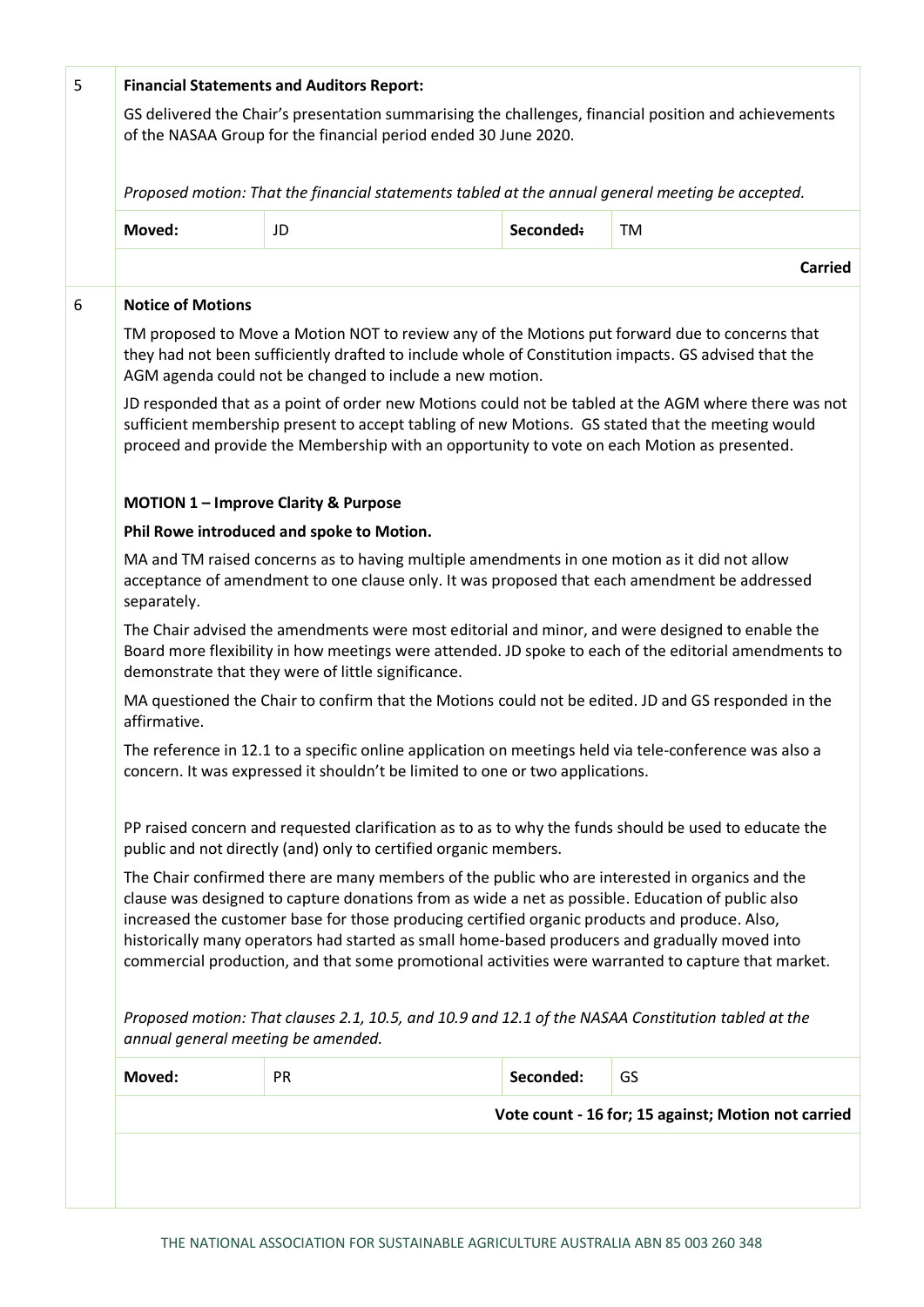**MOTION 2 - Strengthen provisions for Director independence**

**PS introduced Motion. Firstly noting it was been a pleasure to serve on the Board thus far. The Motion has been proposed to provide good governance on process of allowing previous staff members join the Board. It is believed 3 years is sufficient time for previous staff to come on to the Board, without bringing any previous grievances and also to allow time for development of new perspectives on issues and provide good constructive input for Board input.**

TM addressed the meeting and stated that he believed the period of 3 years was not favourable as it will restrict those with current knowledge on certification to get back into the organisation. It was agreed that the reason for the individual leaving the organisation needs to be considered. TM agreed that there should be a set period of possibly 1 year and expressed that the organisation should make it easier for those who wish to return. It was disputed that a 3-year period gives former staff time to re-enter with fresh ideas, and a clear and open mind.

*Proposed motion: That clause 10.1. of NASAA Constitution be amended with the addition of clause 10.1.3 tabled at the annual general meeting be amended.*

| Moved: | nc<br>$\sim$ | nded.<br>sero | . .<br>. . |
|--------|--------------|---------------|------------|
|        |              |               |            |

| Vote count: 13 for; 17 against; Motion not carried |  |  |  |  |
|----------------------------------------------------|--|--|--|--|
|----------------------------------------------------|--|--|--|--|

#### **MOTION 3 - Enable electronic / online voting**

#### **JD introduced and spoke to the Motion.**

She explained the benefits of online voting, such as better governance and providing clarity and transparency. It could also cut costs by half, being more efficient and less labour intensive.

*Proposed motion: That clause 10.4.2 to 10.4.6 of the NASAA Constitution to enable electronic / online voting be amended.*

| Moved: | JD | iueu. | <b>DE</b><br>. |
|--------|----|-------|----------------|
|        |    |       |                |

**Vote count: 30 for; 0 against; Motion Carried**

### **MOTION: 4 – Modernise process for the election of Chair**

#### **Liz Pitcher introduced and spoke to Motion.**

TM raised concern if the real implications of this amendment had been considered and how this amendment would benefit the business.

TM believes that a holistic approach of all suggested changes to the Constitution, and that they should not be 'cherry picking' changes to clauses.

LP reiterated that this motion has had considerable thought to bring into line with contemporary Board practises. As Board Members vote on who is elected to the Board, and the Board will have majority decision on who is elected as Chair, every Board Member with the right skills to manage the Organisation should have an opportunity to be voted as Chair, regardless of if they are Membership appointed or Board appointed. Many organisations introduce an independent chair to facilitate the Board business.

PR stated that elected Board members are entrusted by the membership to run the organisation appropriately, and hence should be trusted to appoint an appropriate Chair.

*Proposed motion: That clause 17.2 of the NASAA Constitution be amended.*

| Moved:                                             | P | Seconded: | <b>PS</b> |
|----------------------------------------------------|---|-----------|-----------|
| Vote count: 18 for; 11 against; Motion not carried |   |           |           |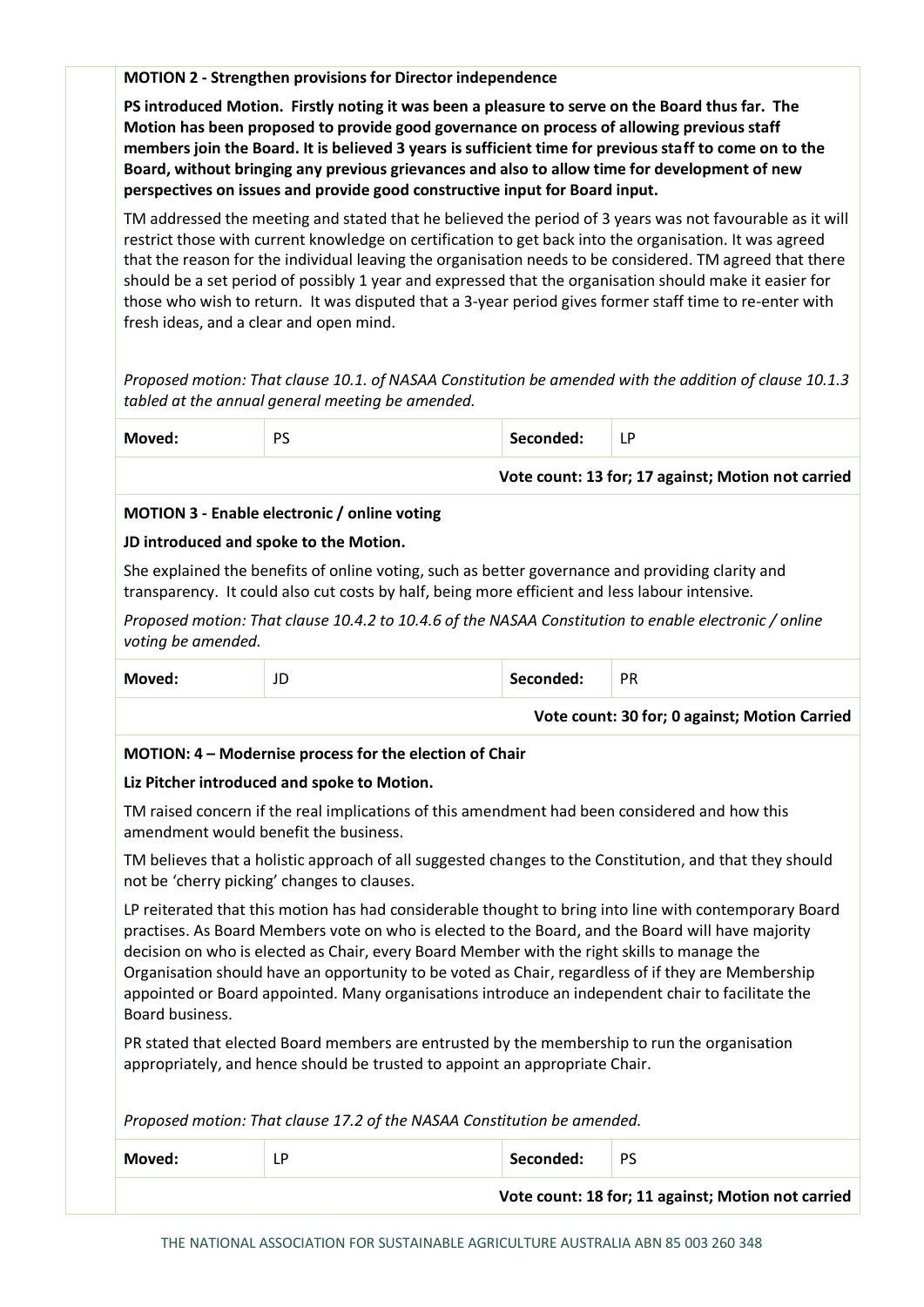| $\overline{7}$ | Announcement of Directors for 2020 - 2021                                                                                                                                                                                                                                                                                                                                                                                                                |                                                                                                   |                                              |  |  |
|----------------|----------------------------------------------------------------------------------------------------------------------------------------------------------------------------------------------------------------------------------------------------------------------------------------------------------------------------------------------------------------------------------------------------------------------------------------------------------|---------------------------------------------------------------------------------------------------|----------------------------------------------|--|--|
|                | them on their success.                                                                                                                                                                                                                                                                                                                                                                                                                                   | The Chair announced the directors who achieved an elected position on the Board and congratulated |                                              |  |  |
|                | <b>Appointed as a director:</b>                                                                                                                                                                                                                                                                                                                                                                                                                          | <b>Tim Marshall</b><br>Mark Anderson                                                              | Unsuccessful<br>nomination:<br>Glenn Schaube |  |  |
| 8              | <b>General Business</b><br>No General Business tabled.                                                                                                                                                                                                                                                                                                                                                                                                   |                                                                                                   |                                              |  |  |
| 9              | <b>Meeting closed</b><br>Before closing the meeting, GS spoke as outgoing Chair, reflecting on his contribution and commitment<br>to NASAA, the strong financial position and the Gateways to Organic strategy now in place to meet the<br>challenges facing the NASAA Group. GS thanked and acknowledged the contribution of the Directors,<br>management, staff, committee members, sponsors and advertisers.<br>He then closed the meeting at 7.30pm. |                                                                                                   |                                              |  |  |

| <b>Minute Taker:</b> | Daniella Rossi |
|----------------------|----------------|
|                      |                |
| Signed:              | the Schaule    |
| Name:                | Glenn Schaube  |
| Date:                |                |